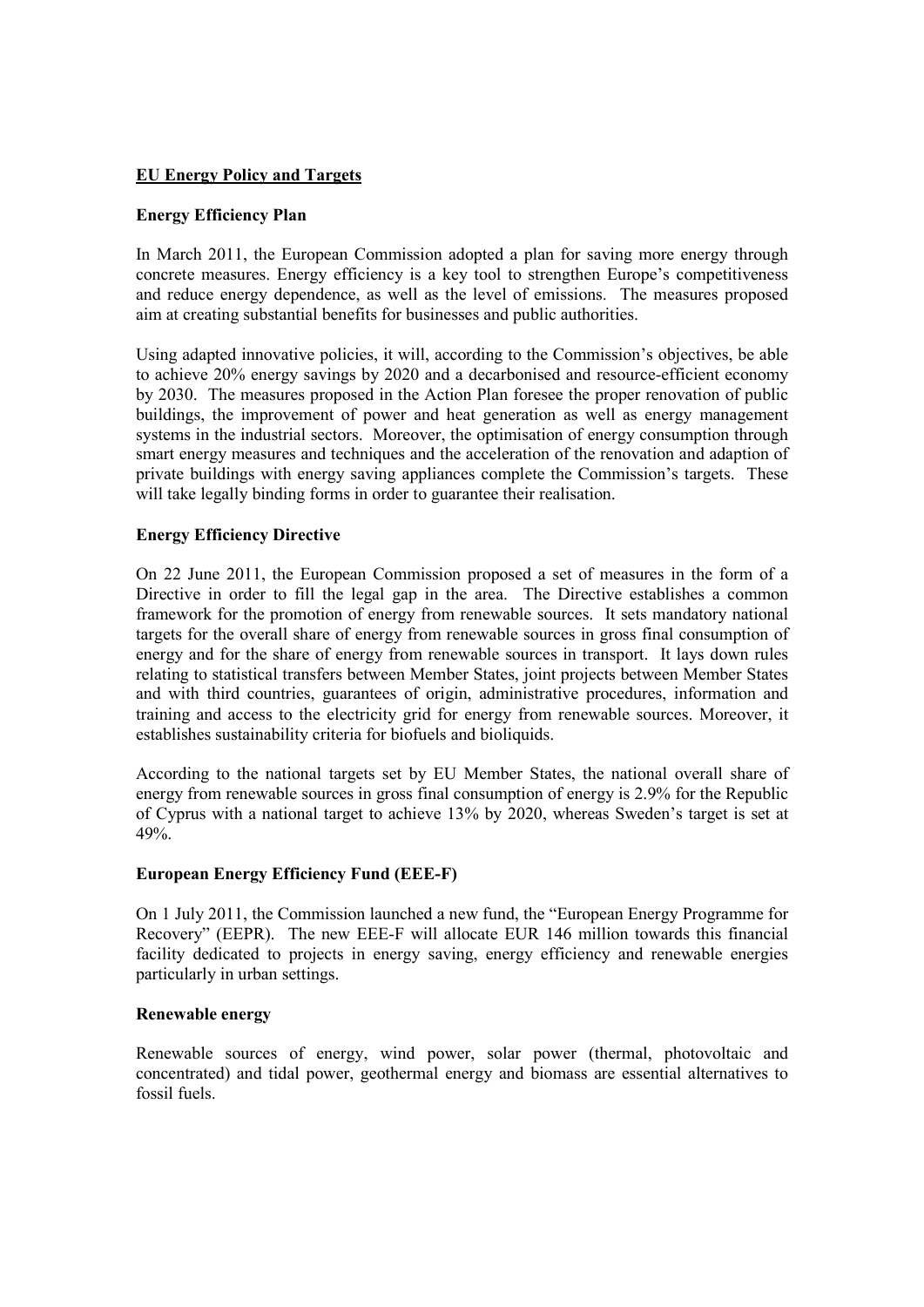Their use reduces greenhouse gas emissions, diversifies the energy supply and reduces our dependence on unreliable and volatile fossil fuel markets, such as oil and gas, for instance.

In parallel, the stimulation of employment is inevitable with the creation of new technologies and the improvement of the European trade balance in the internal market.

### **Smart Grids**

With the Communication "Smart Grids: from innovation to deployment", adopted by the European Commission on 12 April 2011, a set of policy directions is settled regarding future European electricity networks. The objective is to bring together all the advanced "Information and Communication Technologies" (ICT) in order to economise electricity and spend it at the cheapest cost.

According to estimations  $CO<sub>2</sub>$  emissions should be reduced by 9% and the annual household energy consumption by 10%.

Even though renewable technologies have matured, production of renewable energy has risen steadily and costs have come down, renewable energy still represents only a small share of the EU's total energy mix. Many renewable energy sources are under technological and commercial development. Certain sources such as biomass, hydro and solar thermal sources can prove to be economically viable under favourable conditions. Nevertheless, photovoltaic energy requires increased demand in order to improve economies at scale.

### **Renewable energy actions**

The European Commission has developed an energy efficiency plan and has undertaken a number of renewable energy actions accordingly. In 2009, it launched a new environment for building professionals, local authorities and building occupants, "Build Up", willing to share their experience on how to cut energy consumption in buildings. Secondly, the "Covenant of Mayors" is a commitment by signatory towns and cities to go beyond the objectives of EU energy policy in terms of reduction in  $CO<sub>2</sub>$  emissions through cleaner energy production and use.

In parallel, a campaign was launched in 2005 aiming to change the landscape of energy and spread best practices and build alliances among sustainable energy stakeholders serving as a think-tank. On the other hand, "Concerto" is an action supporting local communities in developing and demonstrating concrete strategies and actions that are both sustainable and highly energy efficient.

The "Intelligent Energy Europe" (IEE) programme helps realise EU targets to sustain the competitiveness of EU's economy while fighting climate change. The programme becomes concrete through the realisation of such projects. Finally, through the "Eco-Innovation Funding Scheme", the EU aims to support innovative products, services and technologies which are able to better use natural resources while reducing the EU's ecological impact.